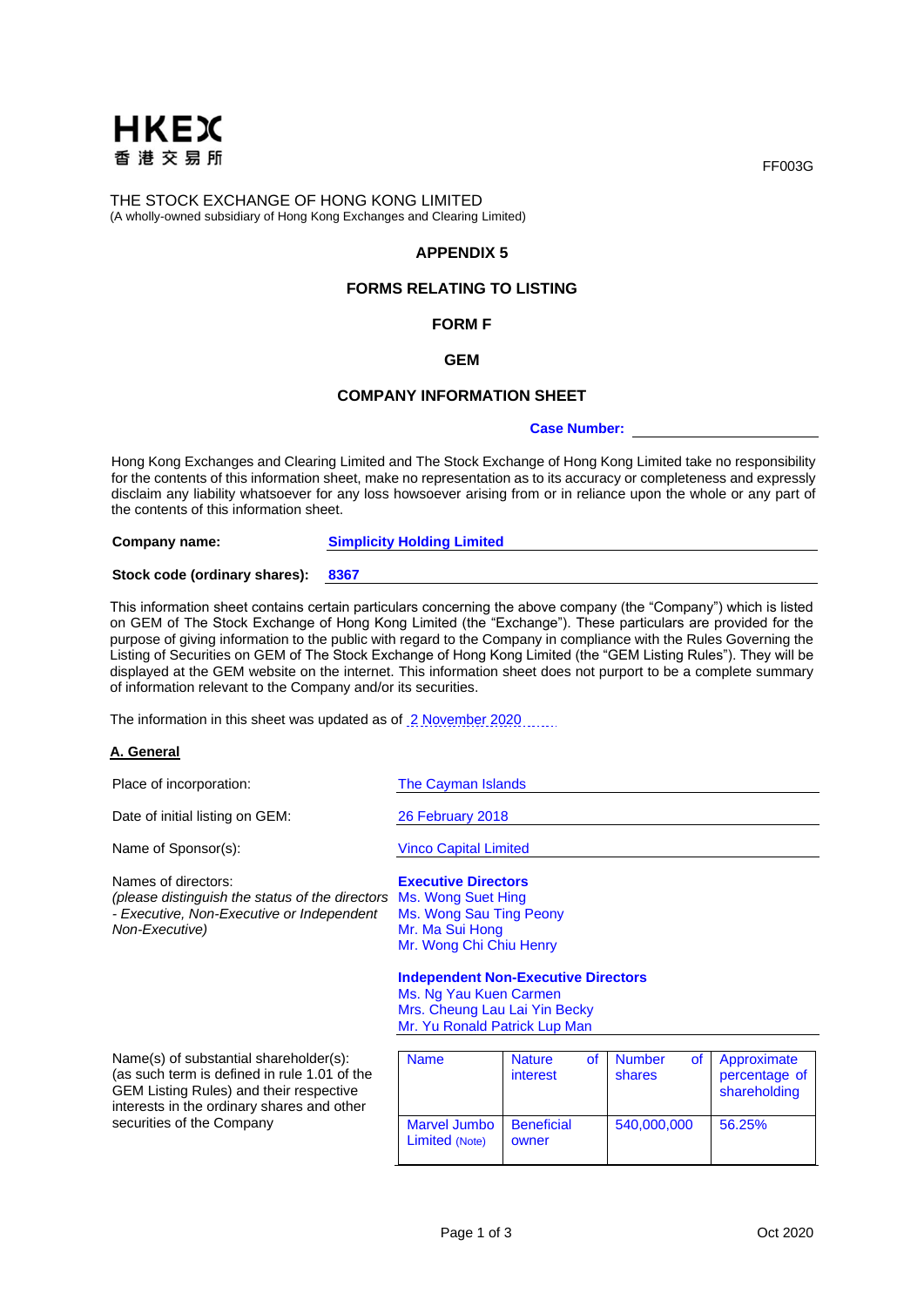THE STOCK EXCHANGE OF HONG KONG LIMITED (A wholly-owned subsidiary of Hong Kong Exchanges and Clearing Limited)

> Note: Marvel Jumbo Limited is owned as to (i) 30.24% by Ms. Wong Suet Hing; (ii) 30.24% by Ms. Chow Lai Fan; (iii) 18.24% by Ms. Wong Sau Ting Peony; (iv) 14.64% by Ms. Wong Suet Ching; (v) 4.2% by Mr. Ma Sui Hong and 2.44% owned by Linking World Limited.

| Name(s) of company(ies) listed on GEM or<br>the Main Board of the Stock Exchange within<br>the same group as the Company: | N/A                                                                                                                                                                                                                            |
|---------------------------------------------------------------------------------------------------------------------------|--------------------------------------------------------------------------------------------------------------------------------------------------------------------------------------------------------------------------------|
| Financial year end date:                                                                                                  | 31 March                                                                                                                                                                                                                       |
| Registered address:                                                                                                       | <b>Cricket Square</b><br><b>Hutchins Drive</b><br>P. O. Box 2681<br>Grand Cayman, KY1-1111<br><b>Cayman Islands</b>                                                                                                            |
| Head office and principal place of business:                                                                              | Unit 13, 8/F<br><b>Vanta Industrial Centre</b><br>21-33 Tai Lin Pai Road<br><b>Kwai Chung, New Territories</b><br><b>Hong Kong</b>                                                                                             |
| Web-site address (if applicable):                                                                                         | www.simplicityholding.com                                                                                                                                                                                                      |
| Share registrar:                                                                                                          | <b>Principal share registrar in the Cayman Islands</b><br><b>Conyers Trust Company (Cayman) Limited</b><br><b>Cricket Square</b><br><b>Hutchins Drive</b><br>P. O. Box 2681<br>Grand Cayman, KY1-1111<br><b>Cayman Islands</b> |
|                                                                                                                           | <b>Branch share registrar in Hong Kong</b><br><b>Tricor Investor Services Limited</b><br>Level 54, Hopewell Centre<br>183 Queen's Road East<br><b>Hong Kong</b>                                                                |
| Auditors:                                                                                                                 | <b>BDO Limited</b><br><b>Certified Public Accountants</b><br>25 <sup>th</sup> Floor, Wing On Centre<br>111 Connaught Road Central<br><b>Hong Kong</b>                                                                          |

# **B. Business activities**

*(Please insert here a brief description of the business activities undertaken by the Company and its subsidiaries.)*

The Company (together with its subsidiaries) is a casual dining full service restaurant operator under 3 brands in Hong Kong, namely Marsino, Grand Avenue and Baba Nyonya.

# **C. Ordinary shares**

| Number of ordinary shares in issue: 960,000,000 Ordinary Shares                    |  |
|------------------------------------------------------------------------------------|--|
| Par value of ordinary shares in issue: HK\$0.01                                    |  |
| Board lot size (in number of shares): 10,000                                       |  |
| Name of other stock exchange(s) on $N/A$<br>which ordinary shares are also listed: |  |